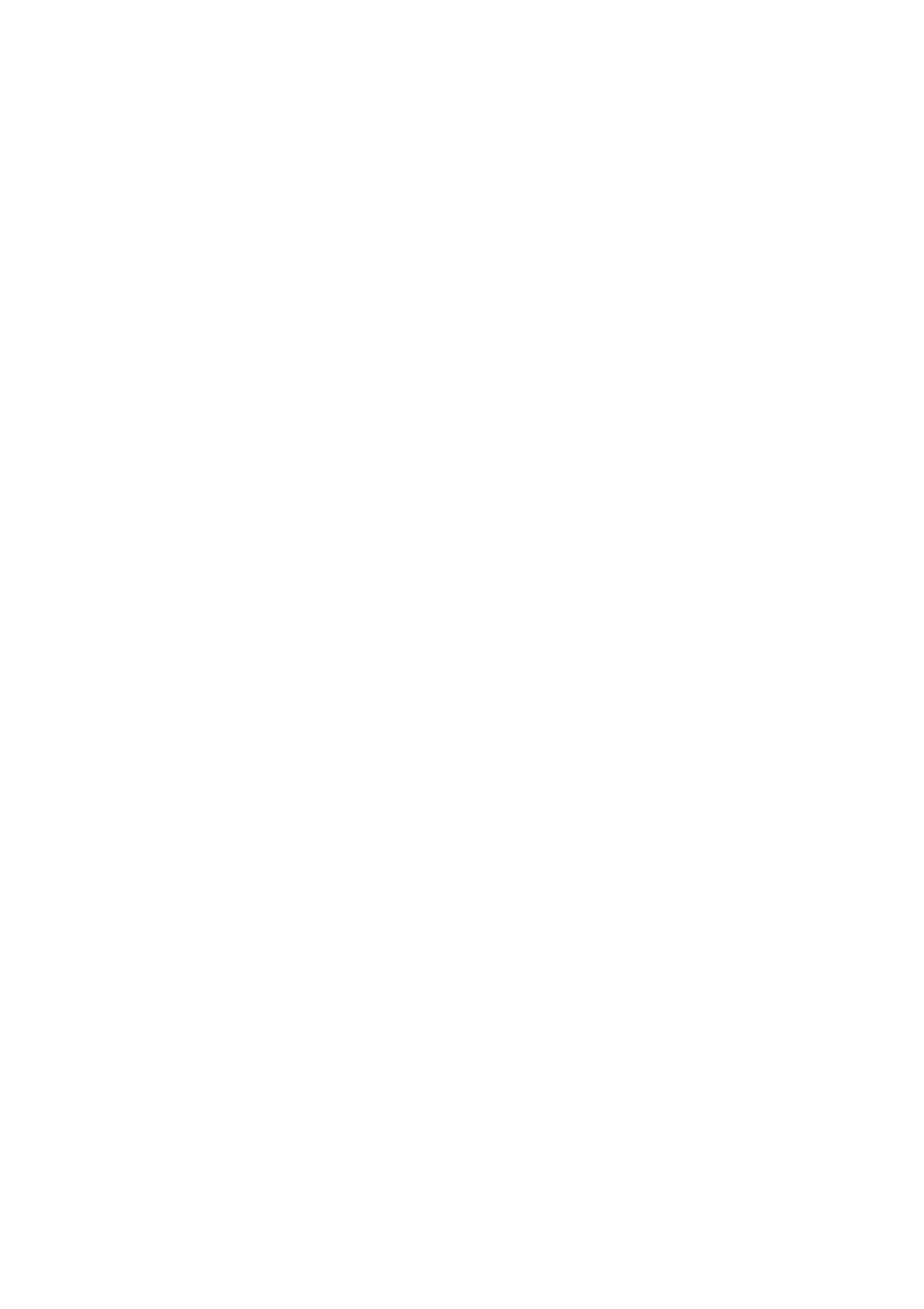#### Copyrights © 2010 Victron Energy B.V. All Rights Reserved

This publication or parts thereof may not be reproduced in any form, by any method, for any purpose.

For conditions of use and permission to use this manual for publication in other than the English language, contact Victron Energy B.V.

VICTRON ENERGY B.V. MAKES NO WARRANTY, EITHER EXPESSED OR IMPLIED, INCLUDING BUT NOT LIMITED TO ANY IMPLIED WARRANTIES OF MERCHANTABILITY OR FITNESS FOR A PARTICULAR PURPOSE, REGARDING THESE VICTRON ENERGY PRODUCTS AND MAKES SUCH VICTRON ENERGY PRODUCTS AVAILABLE SOLELY ON AN "AS IS" BASIS.

IN NO EVENT SHALL VICTRON ENERGY B.V. BE LIABLE TO ANYONE FOR SPECIAL, COLLATERAL, INCIDENTAL, OR CONSEQUENTIAL DAMAGES IN CONNECTION WITH OR ARISING OUT OF PURCHASE OR USE OF THESE VICTRON ENERGY PRODUCTS. THE SOLE AND EXCLUSIVE LIABILITY TO VICTRON ENERGY B.V., REGARDLESS OF THE FORM OF ACTION, SHALL NOT EXCEED THE PURCHASE PRICE OF THE VICTRON ENERGY PRODUCTS DESCRIBED HERE IN.

Victron Energy B.V. reserves the right to revise and improve its products as it sees fit. This publication describes the state of this product at the time of its publication and may not reflect the product at all times in the future.

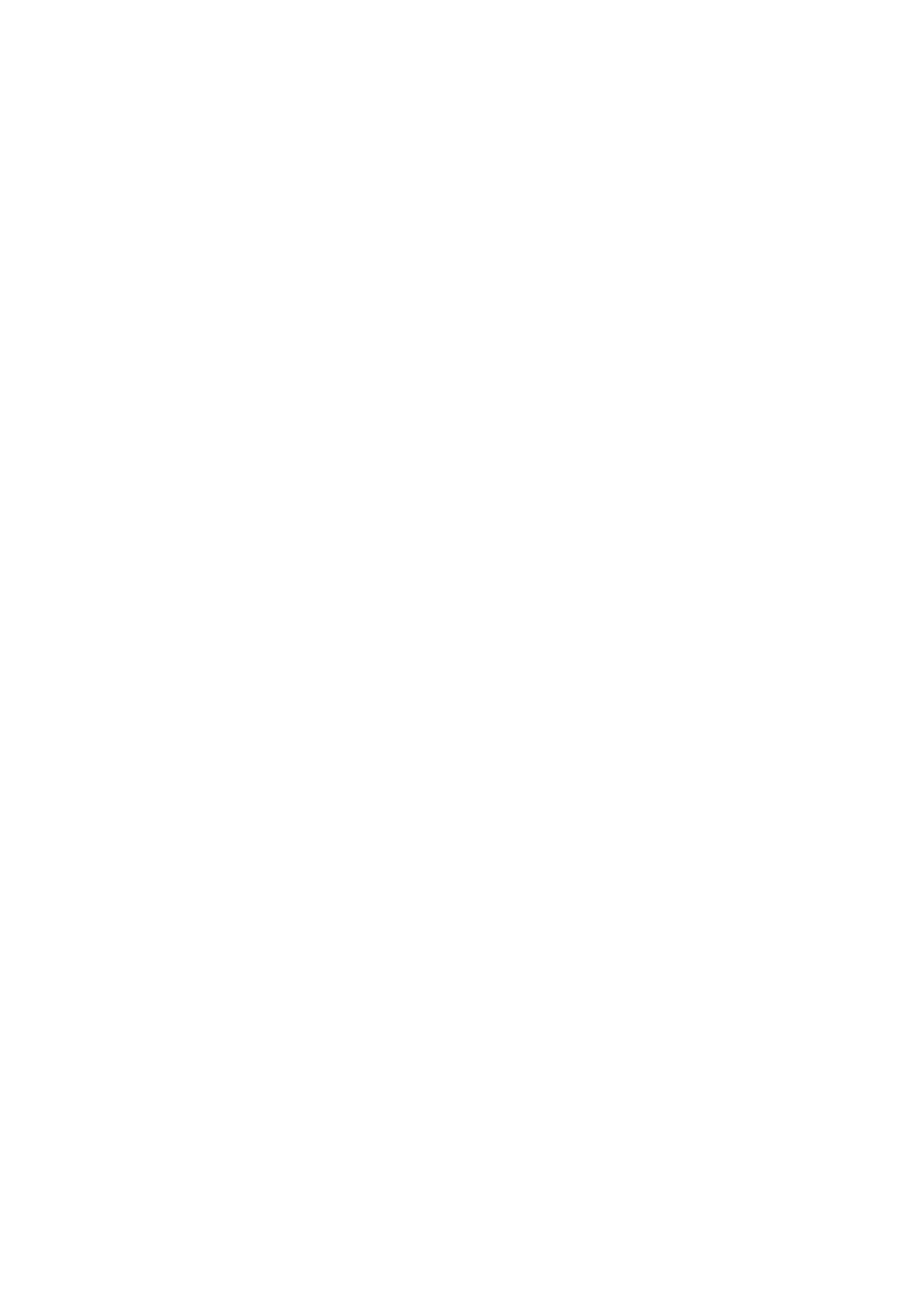## **1 Introduction**

#### **1.1 BMV 600 series**

The BMV 600 battery monitors maintain detailed status information of a battery bank. The BMV602S can in addition monitor a starter battery. Status of the battery and battery history can be viewed on the display. See http://www.victronenergy.com/ for complete product specification.

**Note:** The minimal firmware version of a BMV-60xS is 2.06, released on 22<sup>nd</sup> October 2009.

## **1.2 NMEA 2000**

The National Marine Electronics Association (http://www.nmea.org/) defines standardized protocols in order to facilitate interconnection of digital equipment on boats. NMEA 2000 is an application level CAN-bus protocol based on the J1939. Products of different manufacturers can be connected to a shared network cable making the data commonly available for displaying, control and other functions available on the network.

#### **1.3 BMV NMEA 2000 drop cable**

The BMV NMEA 2000 drop cable translates the information known by a BMV to the format expected by NMEA 2000. Battery information can therefore be displayed on common purpose displays from other manufacturers which accept the NMEA 2000 data being sent. Furthermore actions can be taken based on the values reported and/or alarm / relay states by NMEA 2000 devices capable of doing so.

#### **1.4 More general information**

See our Data communication Whitepaper available on our website for more information.

http://www.victronenergy.com/support-and-downloads/white-papers/

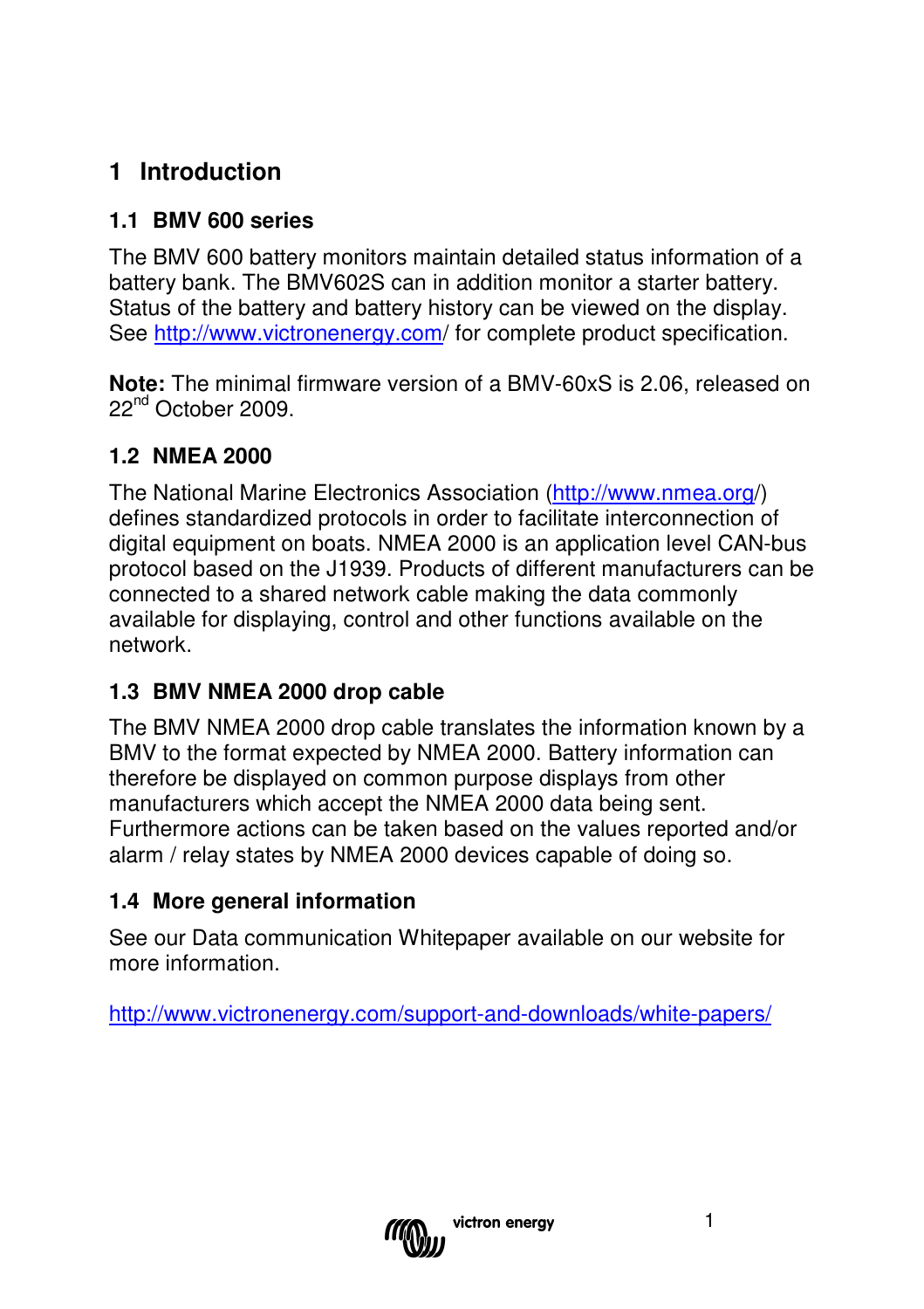#### **1.5 Installation**

#### **Connection to the BMV**

The drop cable can be directly connected to the BMV 600.

**Note:** The connection does not provide strain relief by itself. It is therefore advisable to fix the cable near the connection.



#### **Connection to NMEA 2000**

NMEA 2000 requires a single backbone where products must connect to with drop cables. The BMV drop cable is equipped with a Micro-C (M12) male connector for this purpose, intended to be connected to a corresponding T-connector in the backbone. Refer to a NMEA 2000 cable supplier for details about the NMEA 2000 network cabling and required network topology.

> NMEA 2000 requires a single network power supply. The network will therefore not function without external power!

The NMEA 2000 backbone must be terminated with resistors at both ends. The network will not function properly without them!

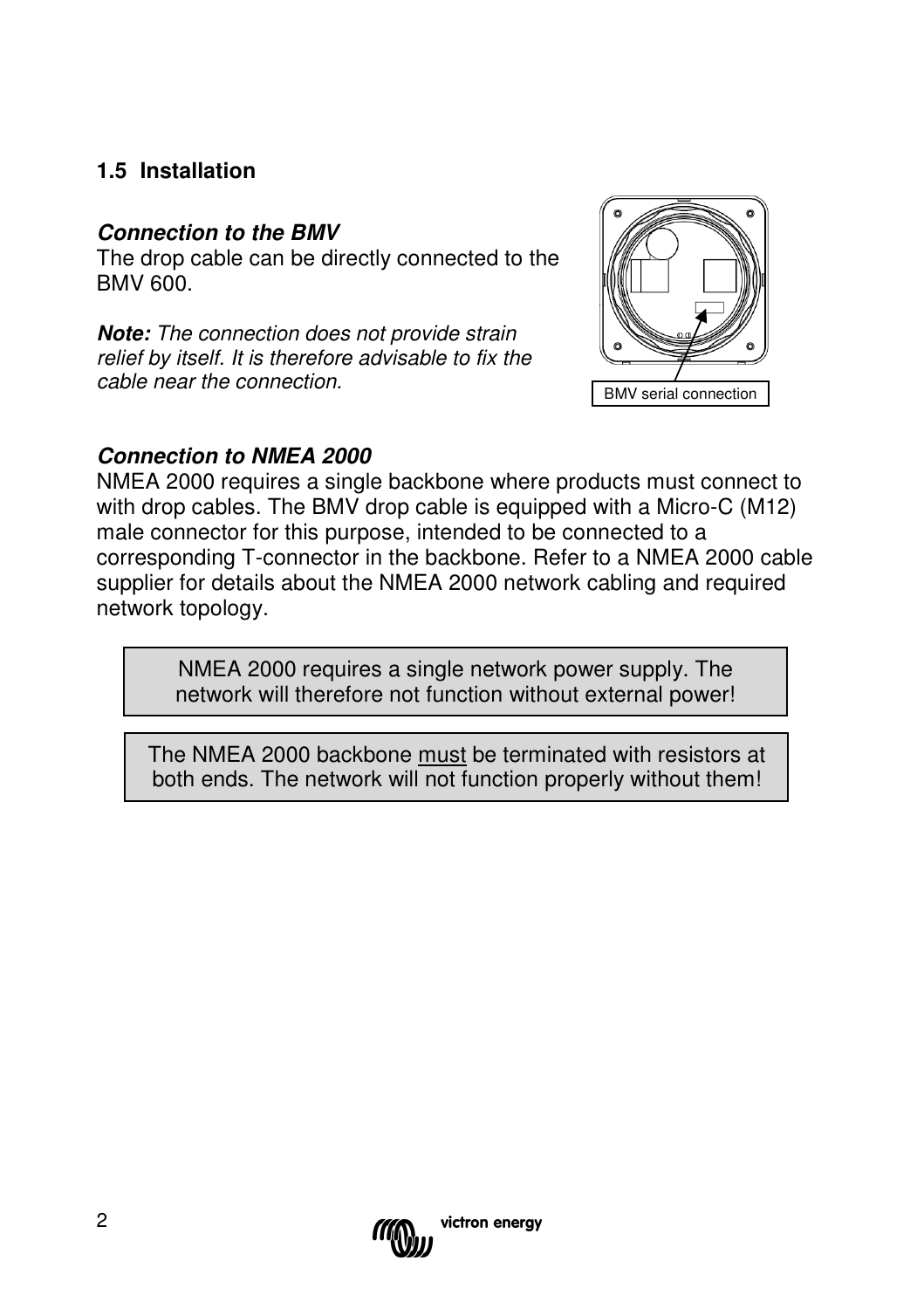## **1.6 Sent / received NMEA 2000 messages**

NMEA 2000 defines several messages. Messages are identified by their parameter group number (PGN). A textual description of the message is publically available on the NMEA 2000 website (http://www.nmea.org/). Detailed specification of the protocol and message definition or part thereof can be ordered online.

PGN | PGN(hex) | Name 59392 0xE800 ISO Acknowledgment 60928 | 0xEE00 | ISO Address Claim 61184 | 0xEF00 | Proprietary message (PDU Format) 65280 0xFF00 Proprietary message (PDU2 Format)<br>26208 0x1ED00 NMEA - Request group function 126208 0x1ED00 NMEA - Request group function 126464 0x1EE00 Receive/Transmit PGN's group function 126996 0x1F014 Product Information 126998 | 0x1F016 | Configuration Information 127502 0x1F20E Switch Bank Control 127506 0x1F212 DC Detailed Status 127508 | 0x1F214 | Battery Status

The table below list the messages which are transmitted by the product.

The following messages are accepted by the product:

| <b>PGN</b> | PGN(hex)     | Name                                  |  |
|------------|--------------|---------------------------------------|--|
| 59904      | 0xEA00       | <b>ISO Request</b>                    |  |
| 60928      | 0xEE00       | <b>ISO Address Claim</b>              |  |
| 61184      | 0xEF00       | Proprietary message (PDU Format)      |  |
| 65240      | $0x$ FED $8$ | <b>ISO Commanded Address</b>          |  |
| 65281      | 0xFF01       | Proprietary message (PDU2 Format)     |  |
| 126208     | 0x1EDOO      | Receive/Transmit PGN's group function |  |
| 126720     | 0x1EF00      | <b>Proprietary Fast Packet</b>        |  |

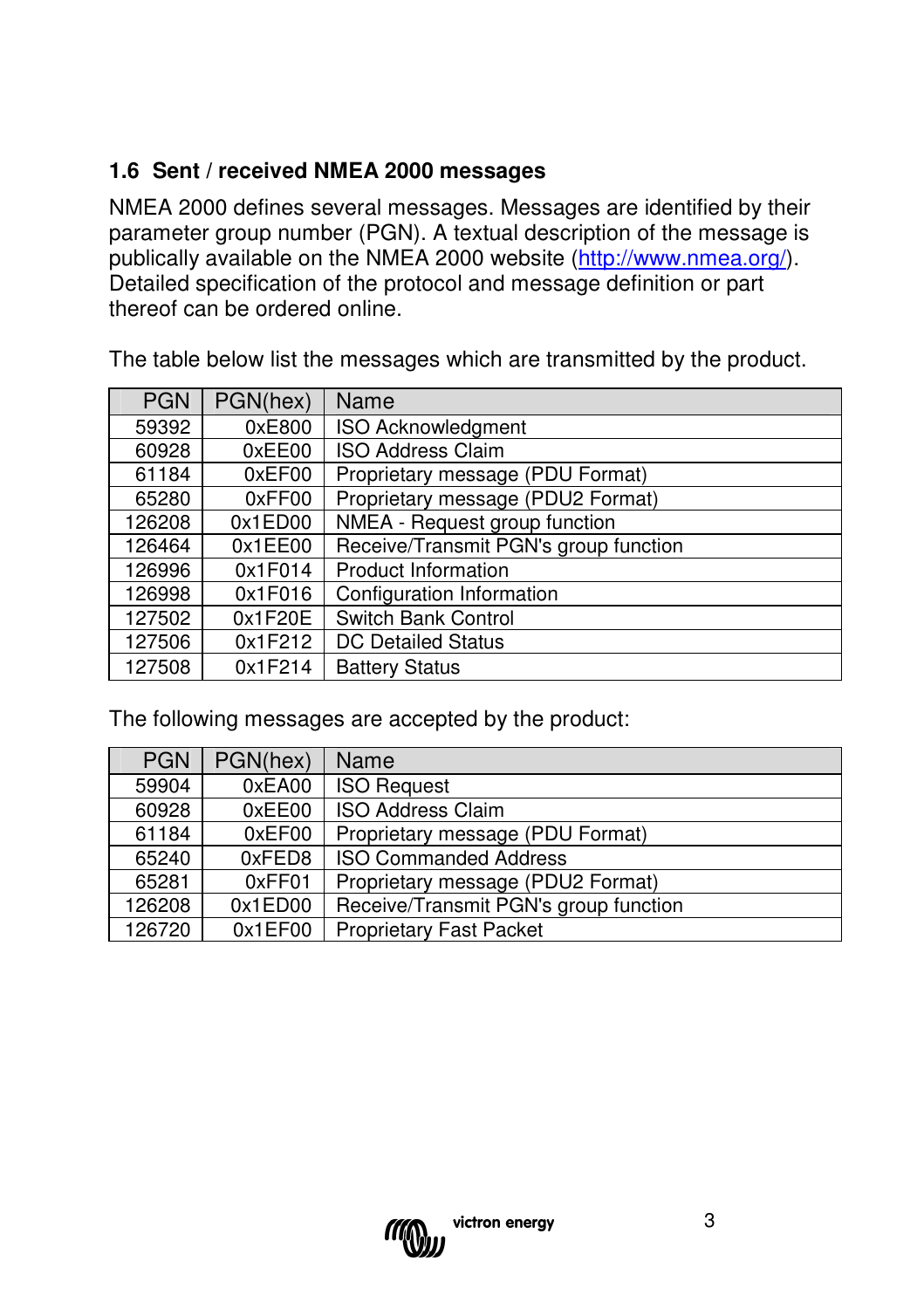#### **1.7 Transmitting messages periodically**

The dynamic values of the main battery being monitored are reported in the Battery Status and DC Detailed Status. The Battery Status message contains the Battery Voltage and Battery Current. The DC Detailed Status the State of Charge (SOC) and Time To Go (TTG). These messages are broadcasted once per 1.5 second by default. These messages contain an instance field, specifying which battery is reported. The main battery has a default value of 0. Since the consumed Ah is not part of NMEA 2000 definition it is sent by a proprietary message.

A BMV602S can monitor a starter battery voltage as well. The voltage of the starter battery is reported by a separate Battery Status message with a default instance of 1. This message is only sent when a BMV602S is connected.

The alarm and relay states are reported by the Switch Bank Control message (127502). Device on the NMEA 2000 bus can use these states to react upon. The conditions for alarms and relay closure can be set on the BMV in the setup menu. The table below describes the meaning of the reported binary states when turned on. When the condition is not met "Turn off" is sent. "No action" is sent for unknown or reserved fields. The Switch Bank Control is sent once per 6 seconds by default; it is directly sent when a value changed.

| Signal                          | Meaning                                                           |
|---------------------------------|-------------------------------------------------------------------|
| <b>Bank Instance</b>            | Instance field of the message, default value 0.                   |
| Switch $1 -$ relay              | "Turn On" - The relay on the BMV is active, the contact is closed |
| Switch $2 -$ alarm              | "Turn On" - There is one or more alarm on the BMV                 |
| Switch $3$ – low voltage*       | "Turn On" – Battery voltage is too low                            |
| Switch 4 - high voltage*        | "Turn On" - Battery voltage is too high                           |
| Switch 5 - low SOC*             | "Turn On" – The Battery state of charge is too low                |
| Switch $6$ – low voltage $2^*$  | "Turn On" - Starter Battery voltage is too low                    |
| Switch $7 -$ high voltage $2^*$ | "Turn On" - Starter Battery voltage is too high                   |
| Switch 8  28                    | Not used, report as "No Action"                                   |

\* BMV version 2.08 and higher

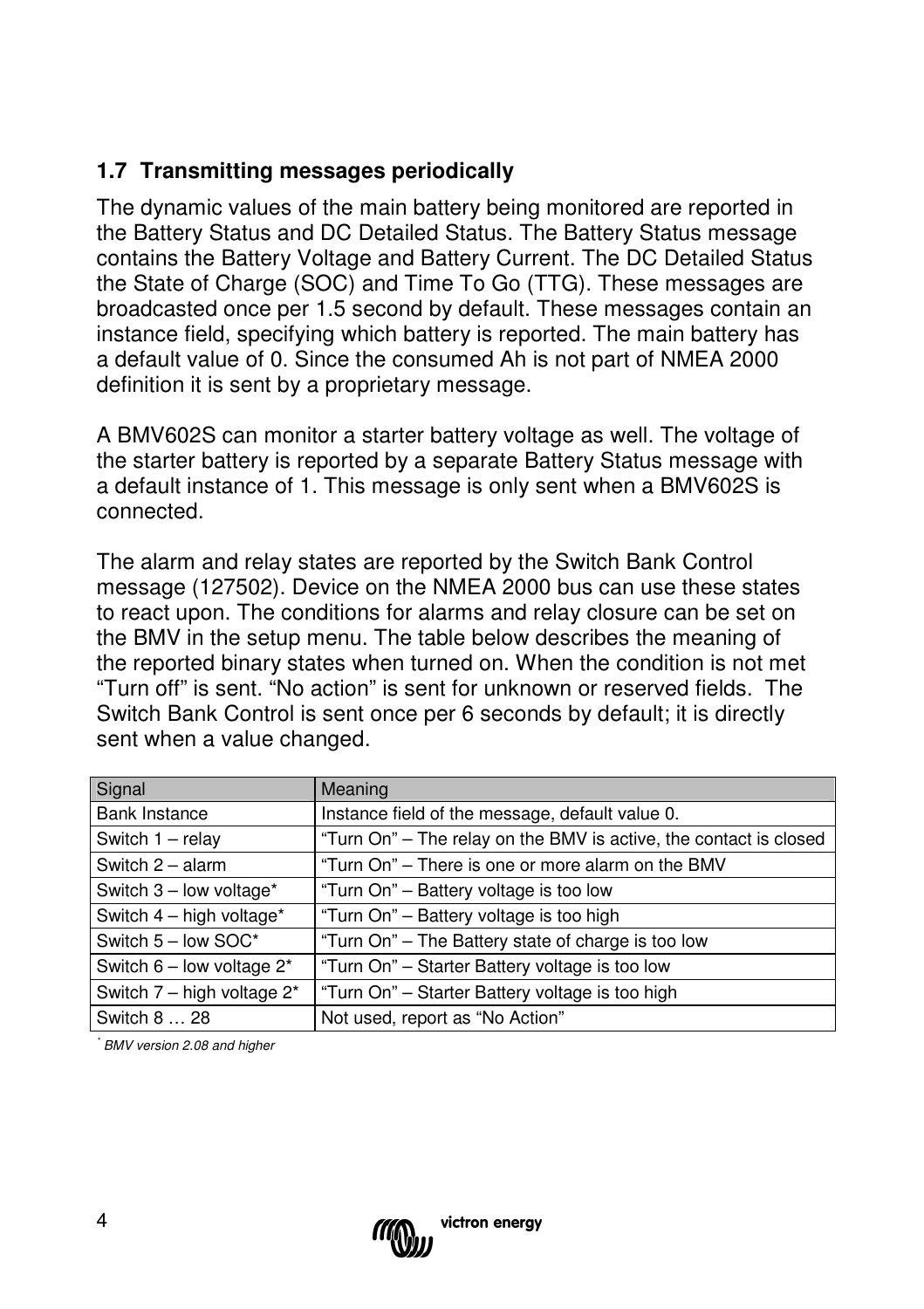#### **1.8 Altering message transmission / instances**

The transmission rate, priority and instances of these messages can be changed by using the appropriate NMEA 2000 Request Group Function (126208), a Complex Request, Complex Command and Complex write respectively.

The transmission settings should only be changed with care, since data consumers might anticipate in the data arriving in certain intervals.

Some NMEA 2000 devices might require that all battery instances on the bus must be configured to unique values. This is typically observed by alternating values being displays. A Complex Write can be used to indicate which instance should be changed and what the new instance value must be. Any attempt to make the starter battery and main battery instances equal will be denied.

#### **1.9 Other settings**

NMEA 2000 requires a method for changing some fields in the NAME. The Device Function Instance and System Instance of the BMV drop cable can be altered by a Complex Command.

The Installation Description, field 1 and field 2 in the Configuration Information can be set to any desired text (for example location, purpose of the battery etc) by a Complex Command.

The used network address can be changed by a CMDA message send as BAM. Since address assignment is handled automatically within NMEA 2000, manually setting the source addresses is normally not needed.

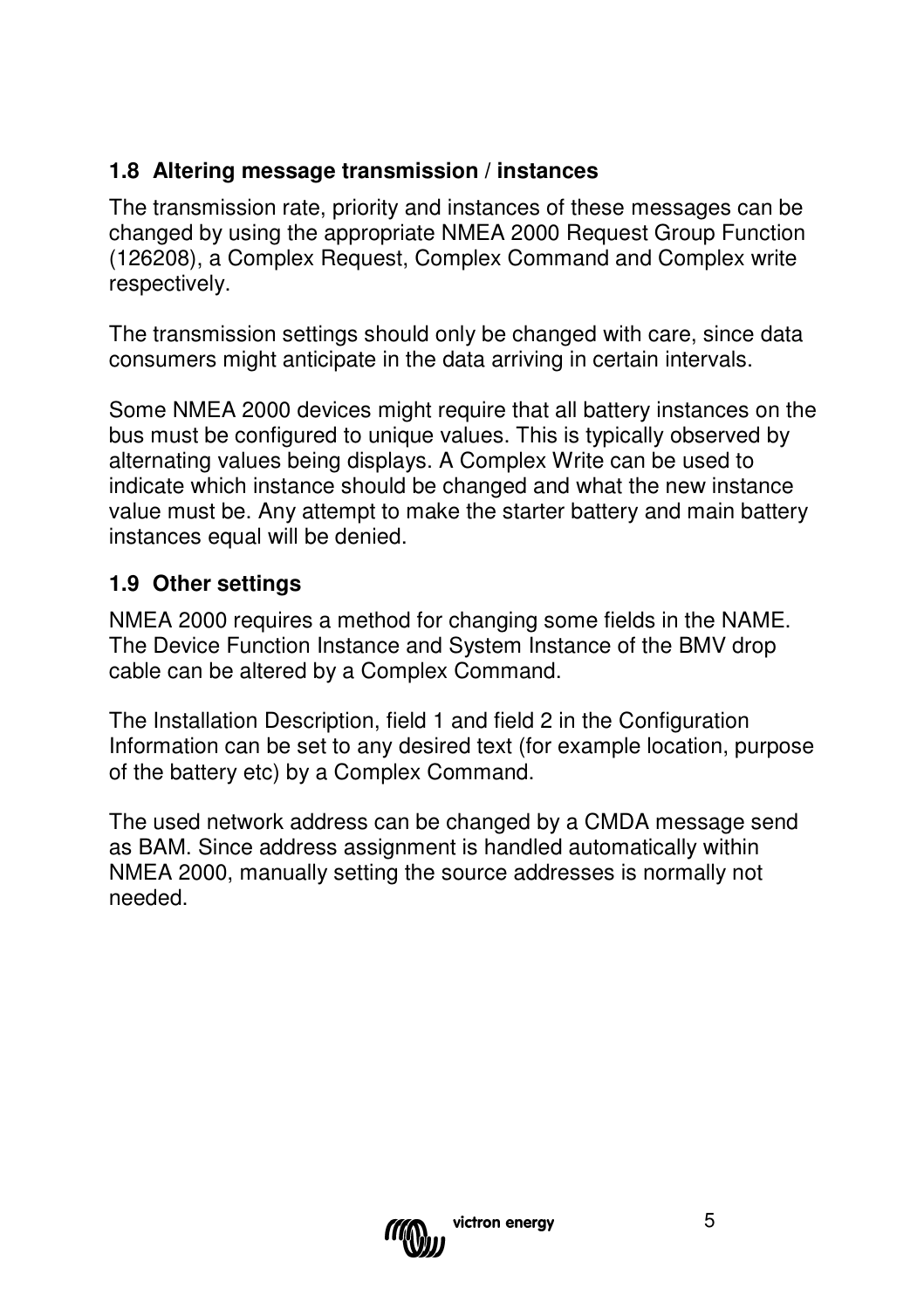## **2 Proprietary messages**

Not all values reported by the BMV can be sent with standard NMEA 2000 messages. These values are available by the proprietary message 61184 (0xEF00) to the broadcast address 61439 (0xEFFF). All numbers are Little Endian. The format of message 61184 (0xEF00) as used by Victron Energy is:

| Signal       | Type               | Meaning                                                            |
|--------------|--------------------|--------------------------------------------------------------------|
| Manufacturer | Ulnt <sub>16</sub> | Number identifying the manufacturer.<br>0x9966 for Victron Energy. |
| Register Id  | Ulnt <sub>16</sub> | Number identifying the payload.                                    |
| Payload      | 4 bytes            | The payload itself.                                                |

A request for one or more proprietary message has the following format:

| Signal                             | <b>vpe</b>         | Meaning                              |
|------------------------------------|--------------------|--------------------------------------|
| Manufacturer<br>Ulnt <sub>16</sub> |                    | Number identifying the manufacturer. |
|                                    |                    | 0x9966 for Victron Energy.           |
| Register ID                        | Int16              | Set to 1: Request                    |
| Reg register ID                    | Ulnt <sub>16</sub> | <b>Requested Register ID</b>         |
| Reg mask                           | Ulnt <sub>16</sub> | <b>Requested Mask</b>                |

All registers which, after being logically AND-ed with the mask, equal the requested register id will be returned. The request can be sent to all or addressed to a single device.

Request for only register 0xEE00 has a payload of:

|  |  |  |  |  | 0x66   0x99   0x01   0x00   0x00   0xEE   0xFF   0xFF |  |  |
|--|--|--|--|--|-------------------------------------------------------|--|--|
|--|--|--|--|--|-------------------------------------------------------|--|--|

With mask 0xFFE0 all register between 0xEE00-0xEE1F are returned:

| 0x66   0x99   0x01   0x00   0x00   0xEE   0xE0   0xFF |  |  |  |  |  |  |
|-------------------------------------------------------|--|--|--|--|--|--|
|-------------------------------------------------------|--|--|--|--|--|--|

If a request cannot be fulfilled a proprietary negative acknowledgement will be sent, which has register  $id = 2$ . For example a proprietary Nack for the request of register id 0xCC00, error 0x8000 is shown below. The message is addressed to the device sending the request.

| 0x66   0x99   0x02   0x00   0x00   0xCC   0x00   0x80 |  |
|-------------------------------------------------------|--|
|-------------------------------------------------------|--|

An ISO Request for this PGN will return all available proprietary data.

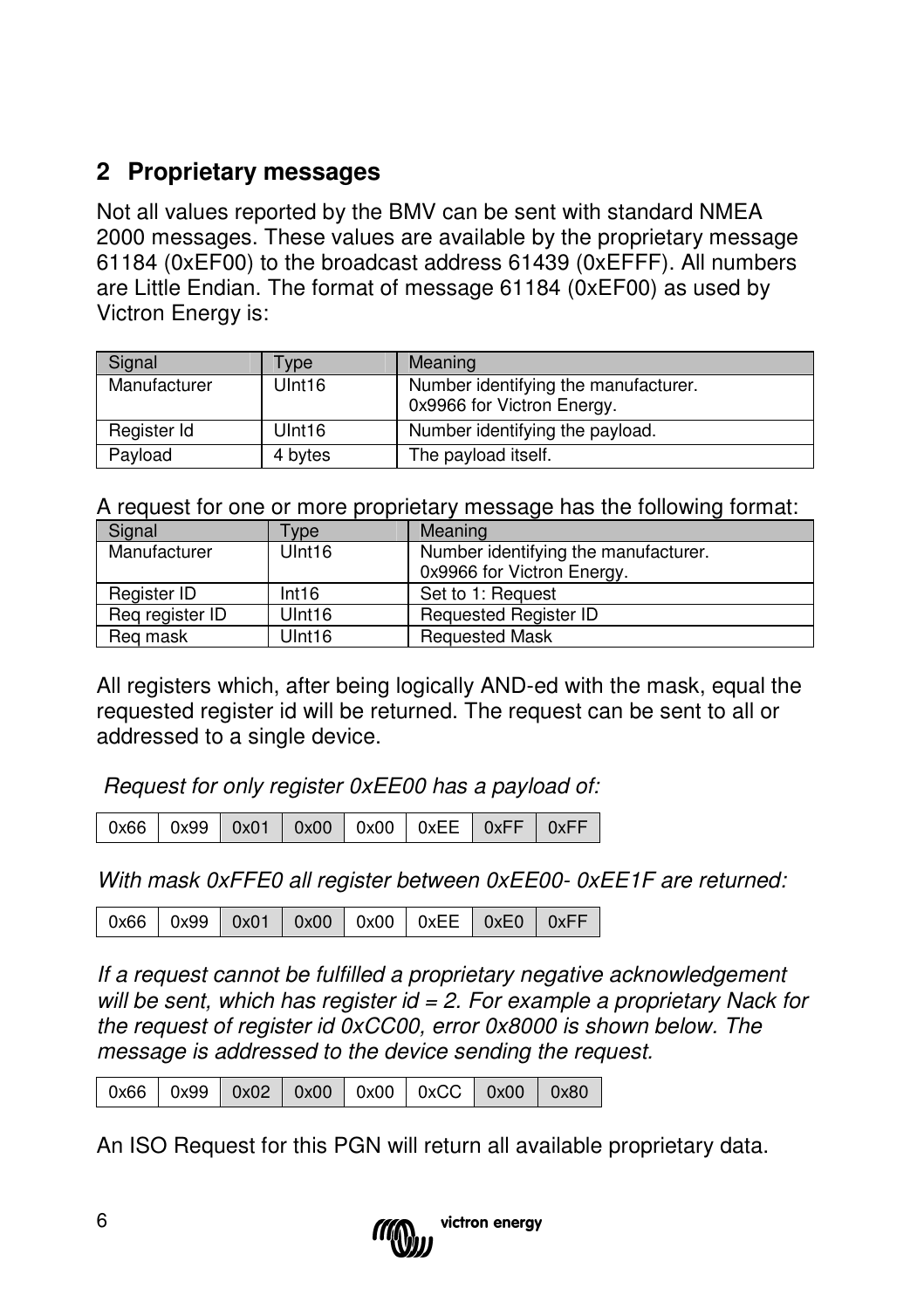## **2.1 BMV Historic values and Consumed Ah**

The Register IDs of the historic values of the BMV listed in the table below. All values in de table below are encoded as 32 bit signed integers. The consumed Ah is included in the proprietary data, since it is not defined in NMEA 2000. Only the Consumed Ah supports Complex Group Functions, which can be used to change the transmission rate or stop automatic transmission.

| Register ID | <b>BMV</b> value | Unit     | <b>Broadcast</b><br>Interval |  |
|-------------|------------------|----------|------------------------------|--|
| 0xEE00      | H1               | $0.1$ Ah | not broadcasted              |  |
| 0xEE01      | H <sub>2</sub>   | $0.1$ Ah | not broadcasted              |  |
| 0xEE02      | H3               | $0.1$ Ah | not broadcasted              |  |
| 0xEE03      | H4               |          | not broadcasted              |  |
| 0xEE04      | H <sub>5</sub>   |          | not broadcasted              |  |
| 0xEE05      | H <sub>6</sub>   | $0.1$ Ah | not broadcasted              |  |
| 0xEE06      | H7               | 0.01     | not broadcasted              |  |
| 0xEE07      | H8               | $0.01$ V | not broadcasted              |  |
| 0xEE08      | H <sub>9</sub>   | S        | not broadcasted              |  |
| 0xEE09      | H <sub>10</sub>  |          | not broadcasted              |  |
| 0xEE0A      | H11              |          | not broadcasted              |  |
| 0xEE0B      | H <sub>12</sub>  |          | not broadcasted              |  |
| 0xEE0C      | H <sub>13</sub>  |          | not broadcasted              |  |
| 0xEE0D      | H <sub>14</sub>  |          | not broadcasted              |  |
| 0xEE0E      | H <sub>15</sub>  | $0.01$ V | not broadcasted              |  |
| 0xEE0F      | H16              | 0.01     | not broadcasted              |  |
| 0xEEFF      | Consumed Ah (CE) | $0.1$ Ah | 1.5s                         |  |

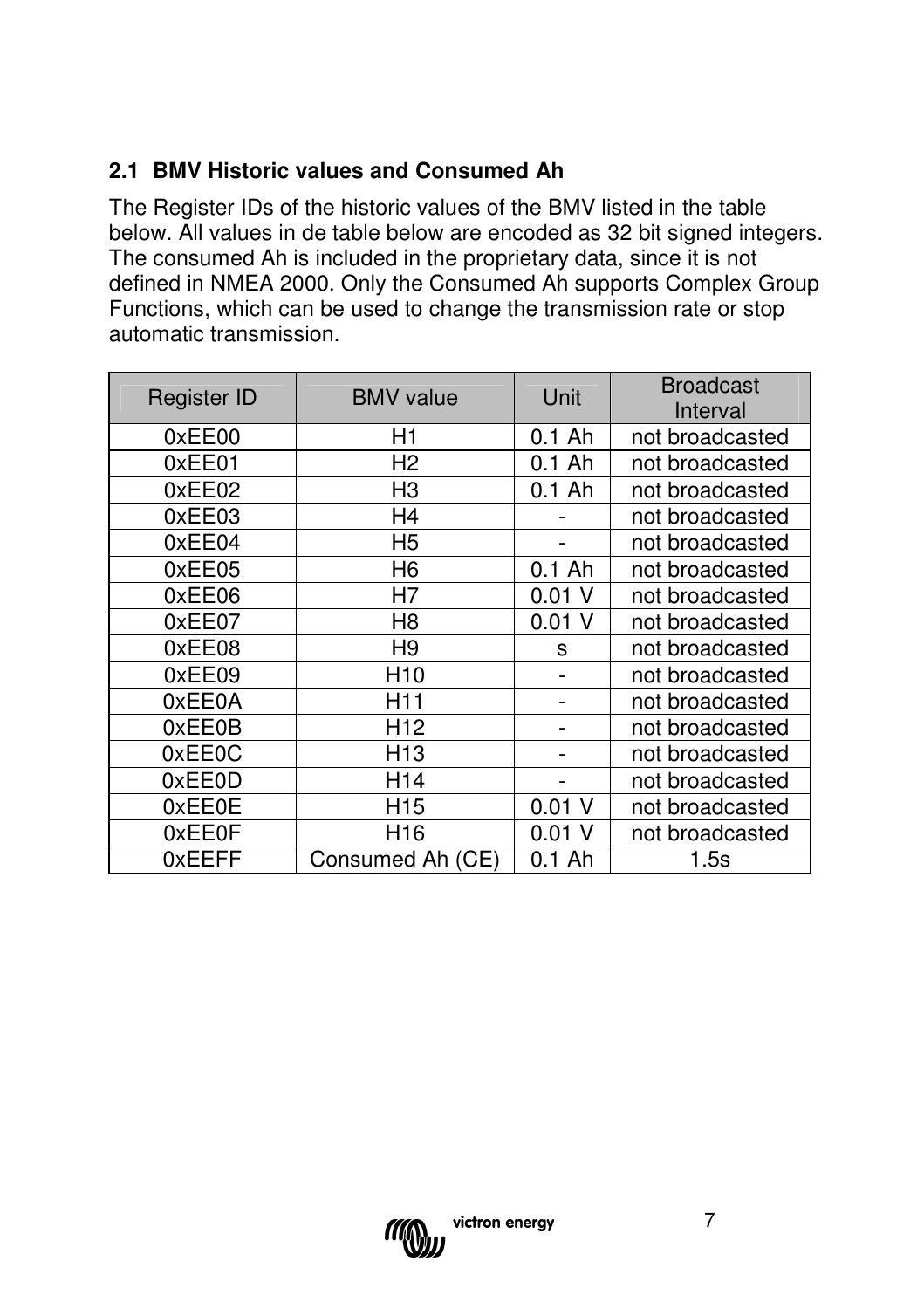## **2.2 Product Identification**

The following proprietary message can be requested for product identification. The message use the same format for 61184 (0xEF00) as described above. Note that the same messages are sent twice; once for the converter and once for the BMV itself. The firmware versions are directly interpreted from the hexadecimal representation, e.g. 0x000208 represent version 2.08.

#### **BMV 600 – NMEA 2000 drop cable**

| Register Id: 0x0100, Product Id |                   |                                    |  |  |  |
|---------------------------------|-------------------|------------------------------------|--|--|--|
| Instance                        | Ulnt <sub>8</sub> |                                    |  |  |  |
| Product Id                      | UInt16            | 0x0100: BMV - NMEA 2000 drop cable |  |  |  |

| Register Id: 0x0102, Firmware Version |                   |                                           |  |  |
|---------------------------------------|-------------------|-------------------------------------------|--|--|
| Instance                              | Ulnt <sub>8</sub> |                                           |  |  |
| Firmware version                      | Ulnt24            | Version of the BMV - NMEA 2000 drop cable |  |  |

#### **BMV 600 – battery monitor**

| Register Id: 0x0100, Product Id |        |                                                                                  |  |
|---------------------------------|--------|----------------------------------------------------------------------------------|--|
| Instance                        | JInt8  |                                                                                  |  |
| Product Id                      | UInt16 | Kind of BMV connected:<br>0x0200: BMV600S<br>0x0201: BMV602S<br>0x0202: BMV600HS |  |

| Register Id: 0x0102, Firmware Version |                    |                             |  |  |
|---------------------------------------|--------------------|-----------------------------|--|--|
| Instance                              | Ulnt <sub>8</sub>  |                             |  |  |
| Firmware version                      | UInt <sub>24</sub> | Firmware version of the BMV |  |  |

#### **Restore defaults**

When message 61184 (0xEF00) is addressed to the device with register Id set to 4, all settings of the device, with the exception of the obtained network address, will be restored to the default. The settings of the BMV itself remain untouched.

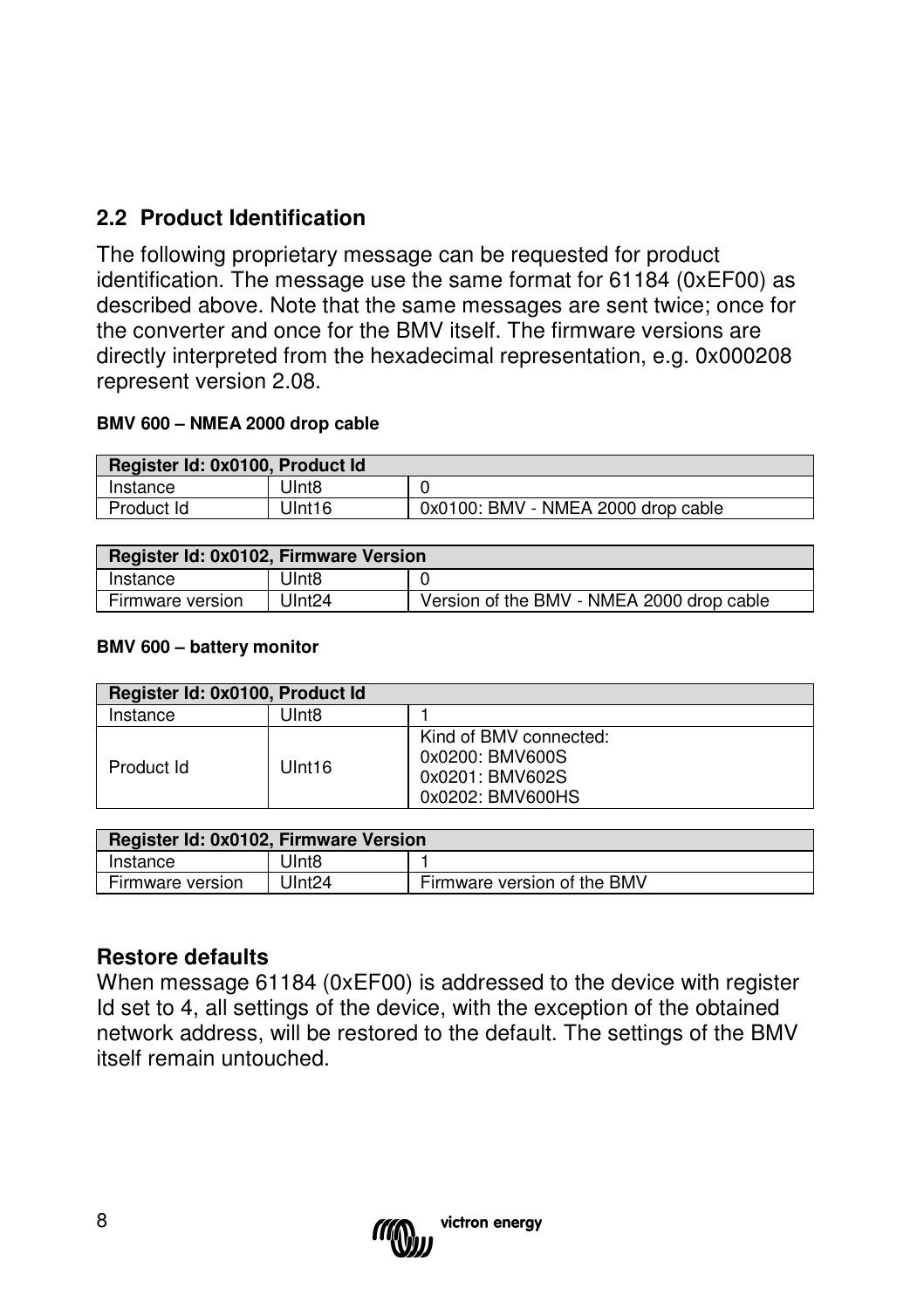# **3 Specifications**

| <b>BMV - NMEA 2000 Drop Cable</b>   |                                 |
|-------------------------------------|---------------------------------|
| <b>Network type</b>                 | <b>NMEA 2000</b>                |
|                                     | In conformance with NMEA 2000.  |
| <b>Network requirements</b>         | Details are available from NMEA |
|                                     | 2000 network suppliers.         |
| <b>Network connector</b>            | Micro-C / M12 / DeviceNet male. |
|                                     |                                 |
| Canbus supply voltage range         | <b>7V-70VDC</b>                 |
| Canbus current draw - typical       | 15 mA at 12VDC                  |
| <b>NMEA2000 Load Equivalent Nr.</b> | 1                               |
| Operating temp. range               | $-20 - +50$ °C                  |
|                                     |                                 |
| <b>ENCLOSURE</b>                    |                                 |
| <b>Measurements body</b>            | 70 x 50 x 20 mm                 |
| (l x w x h)                         |                                 |
| Weight                              | 100 gram                        |

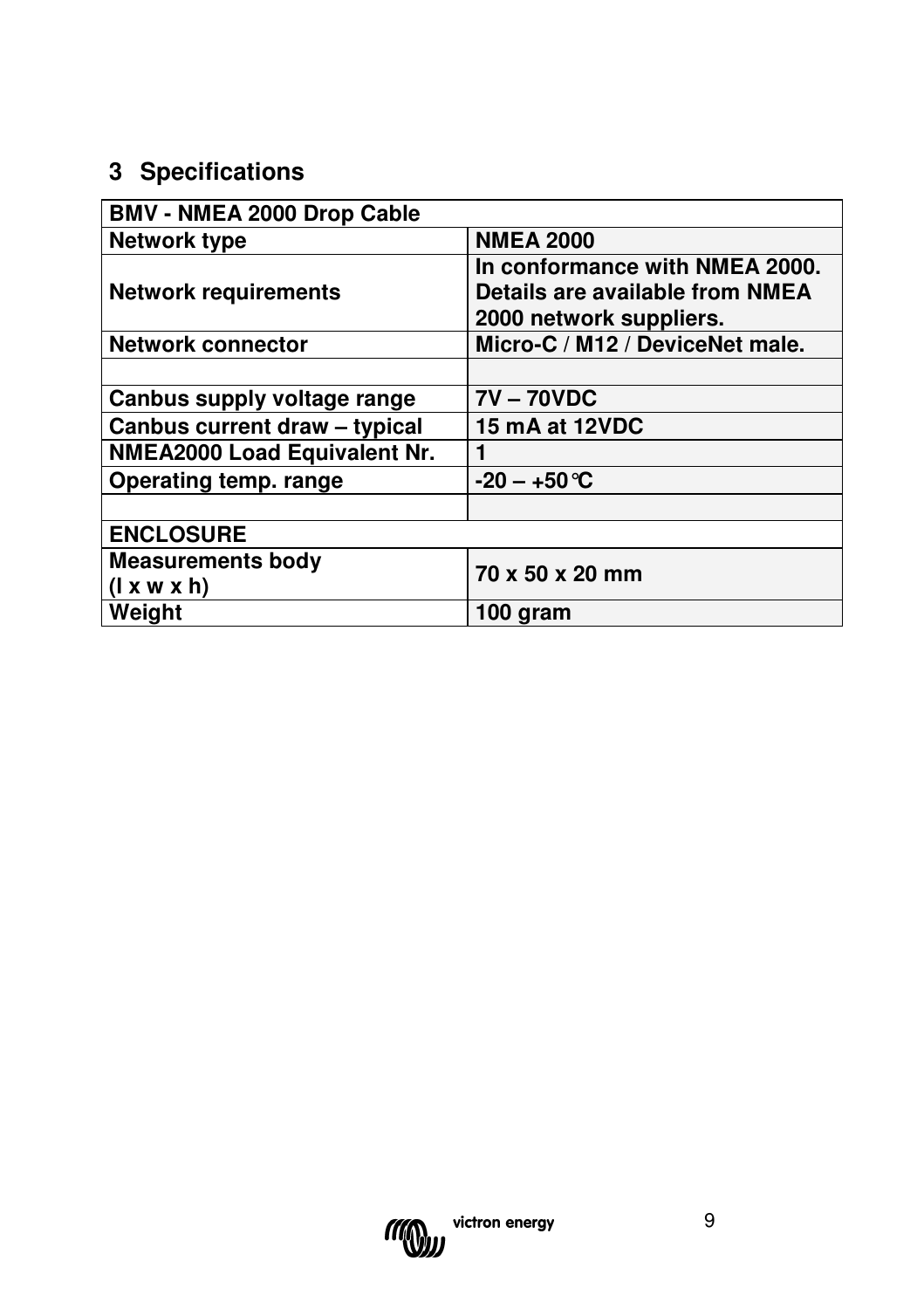## **4 Notes**